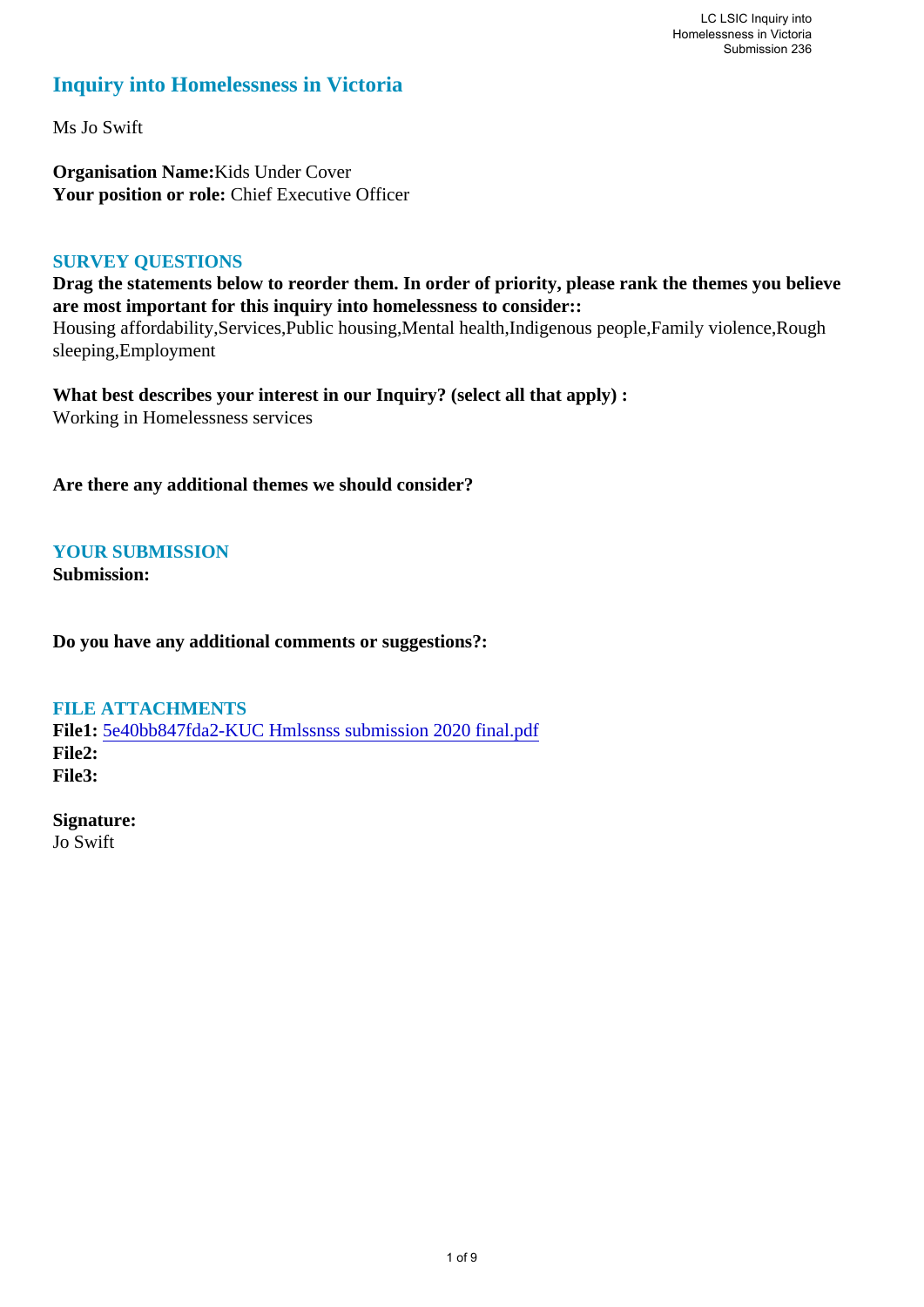LC LSIC Inquiry into Homelessness in Victoria Submission 236



**Building foundations<br>to prevent youth<br>homelessness** 

# SUBMISSION

**INQUIRY INTO HOMELESSNESS IN VICTORIA** 



Prepared and Submitted By: Kids Under Cover

**Date:** 7 February 2020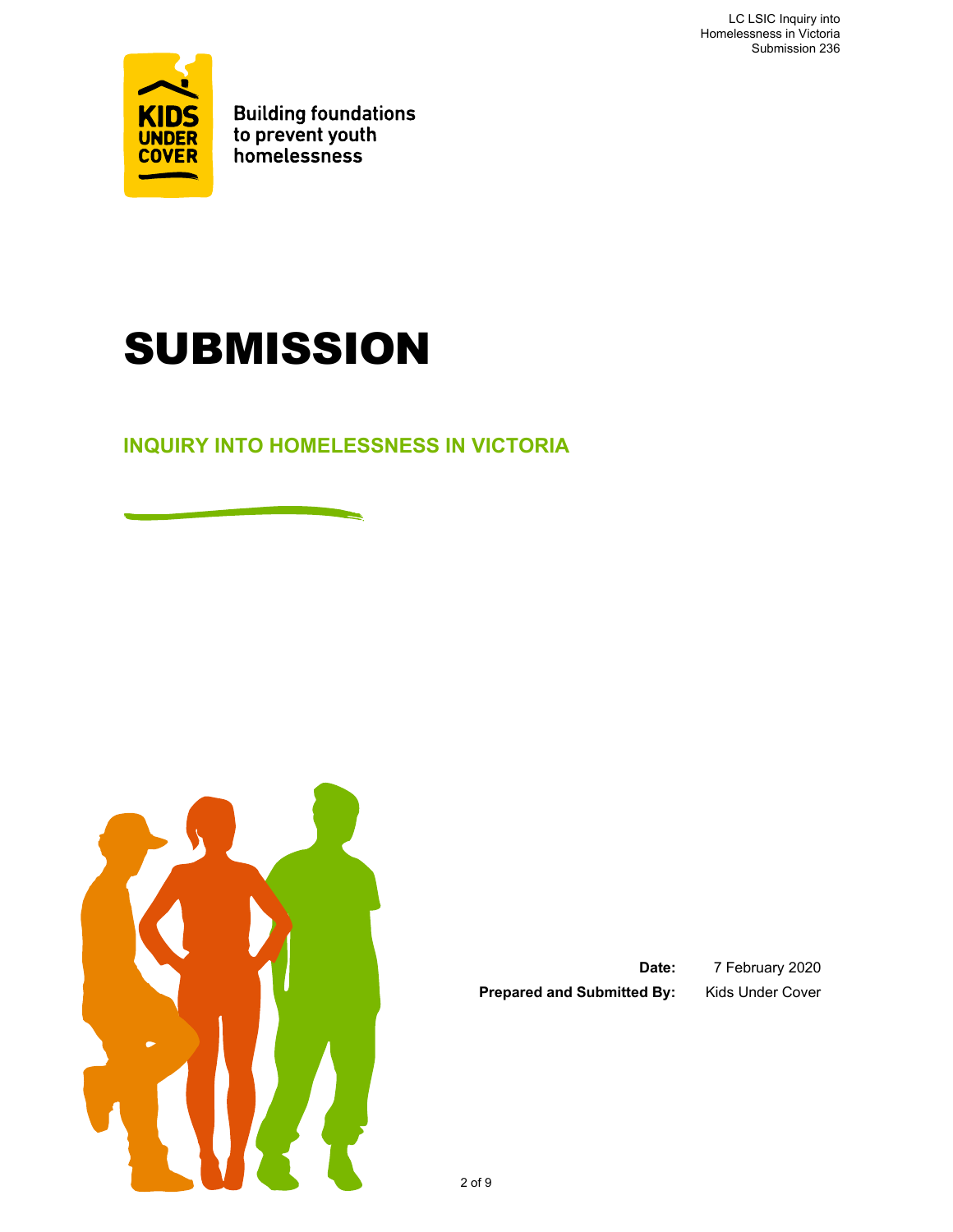## Executive summary

Kids Under Cover was established in 1989 in response to the shocking rates of youth homelessness revealed by the National Inquiry into Youth Homelessness. The Human Rights and Equal Opportunity Commission found a large number of Australian children were being denied their fundamental human rights to receive adequate housing, and to be protected against all forms of neglect, cruelty and exploitation. More than 30 years later, thousands of Australian children and young people are still being denied these rights. 39% of Australia's homeless population are under 25 years of age.

This submission provides an insight into the current state of homelessness, with a focus on the unique challenges faced by young people. This submission also explores the power of early intervention in preventing youth homelessness. Kids Under Cover, the organisation this submission represents, recognises inadequate housing may cause homelessness, specifically for young people. The Kids Under Cover Studio Program is proven to provide a cost effective, early intervention approach to prevent youth homelessness.

Once we respond to the unique challenges of youth homelessness and increase funding for prevention, we can take steps towards a community where no young person experiences homelessness.

## What is homelessness?

Homelessness remains a significant problem in Australia. The Australian Bureau of Statistics' (ABS) 2016 census data indicates over 116,000 people remained homeless on census night, an increase of 14,000 from the previous census data in 2011. Children and young people under the age of 25 made up 39% of this figure. By far the biggest increase was in severe overcrowding, which makes up approximately 44% of all homelessness in Australia and 34% of youth homelessness. Other categories that experienced growth were couch surfing (mostly young people living with friends or kith and kin) and those living in rooming houses or inadequate housing.

All these groups lack at least one domain of being housed; security of tenure (legal domain), adequacy of housing (physical domain) or security and privacy (social domain) (ABS 2016; ABS 2012). A broader definition of homelessness is understood as not just a lack of an abode or a roof over one's head, but rather, it is multidimensional and involves physiological, emotional, territorial, ontological and spiritual deprivations (Somerville 2013, 1992). Conversely having a house does not necessarily guarantee being at home and being at home does not necessarily require a house (McCarthy 2018; Robinson 2002; Somerville 2013; Veness 1992).

To be at home includes the experience of the 'key signifiers' of home, which include shelter, hearth, heart, privacy, roots and abode. These signifiers connote materiality, warmth, love, control, identity and a sense of place and belonging (Somerville 1992), all of which can be lost when crowding and other complications combine to cause chaos within the household.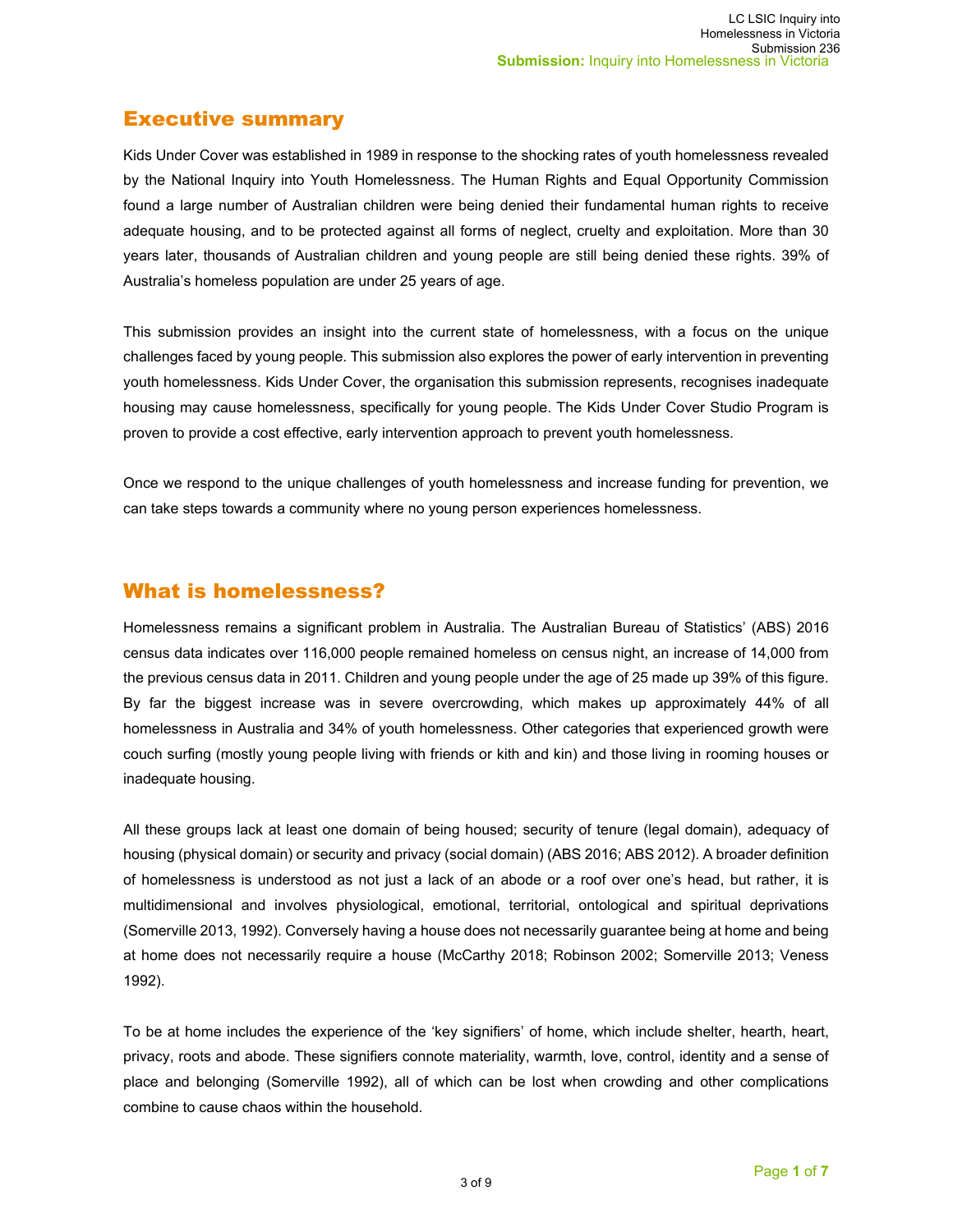The measurement of crowding utilised by the ABS is based on the Canadian National Occupancy Standard, which states a house is regarded as crowded if it requires one or more bedrooms after the stated criteria are met (Australian Institute of Health and Welfare 2014, p. 17). Severe overcrowding is a household that requires four or more bedrooms to accommodate the additional numbers after the criteria had been met (ABS 2012). Severe overcrowding is considered a form of homelessness as individuals who experience this over an extended duration lack a social domain of being housed, which "does not allow them to have control of, and access to space for social relations" (ABS 2012, p. 44). This also compromises the sense of 'home' (the qualitative measure) people in crowded circumstances may experience and thus satisfies the definition of homelessness (ABS 2011). Almost 25% of Kids Under Cover families were suffering from severe overcrowding at the time of application, with 93% self-identifying as suffering crowding in some form. Post intervention this number is reduced to 10%.

In order to minimize the effects of inadequate housing as well as the accompanying risk to homelessness as defined above, Kids Under Cover operates its Studio Program for young people who are identified as at risk of homelessness or family breakdown. Many commentators have attempted to define the causes of homelessness (Batterham 2017) and hence what may create risk to homelessness. Most of these commentators infer cause and effect between the risk and the outcome. An alternative is to see risk as a synchronic emergence (Elder-Vass 2010) where multiple factors converge at a particular time to occasion a deleterious circumstance. That these factors have a similarity in multiple households does not necessarily mean they will invariably produce the same result, but they contain a potentiality of risk.

#### Challenges of youth homelessness

In addition to the loss of key signifiers of home in situations of crowding, the effects on young people can be devastating. They lose the ability to develop emotionally, grow their sense of self, deal with conflict, have adequate space to study and importantly retreat from the chaos of an overcrowded home. Precarious housing has been demonstrated to lead to several other insecurities which include of family life, of self, mental and physical health and financial and employment insecurities (Hulse & Saugeres 2008). In more recent research Stolz (2019) has demonstrated insecure or inadequate housing, compounded by crowding, can also lead to educational insecurity, particularly for young people.

# Cost of youth homelessness

A report into the cost to the economy of homeless young people over the period of 2014-15 suggests the total cost, including heath and justice costs, may be \$747 million. This exceeds the cost of unemployed youth by \$626 million, and the cost of providing specialist homeless services to young people by approximately \$130 million (Flatau et al 2015). Whichever way the cost is calculated, the impost and impact of homelessness on the Australian economy is significant. When the cost of lost opportunity to the individual and the economy over a lifetime is factored in the impact is magnified significantly. Risk minimisation and early intervention is seen to be the cheapest and most effective approach to preventing homelessness (Crane & Brannock 1996).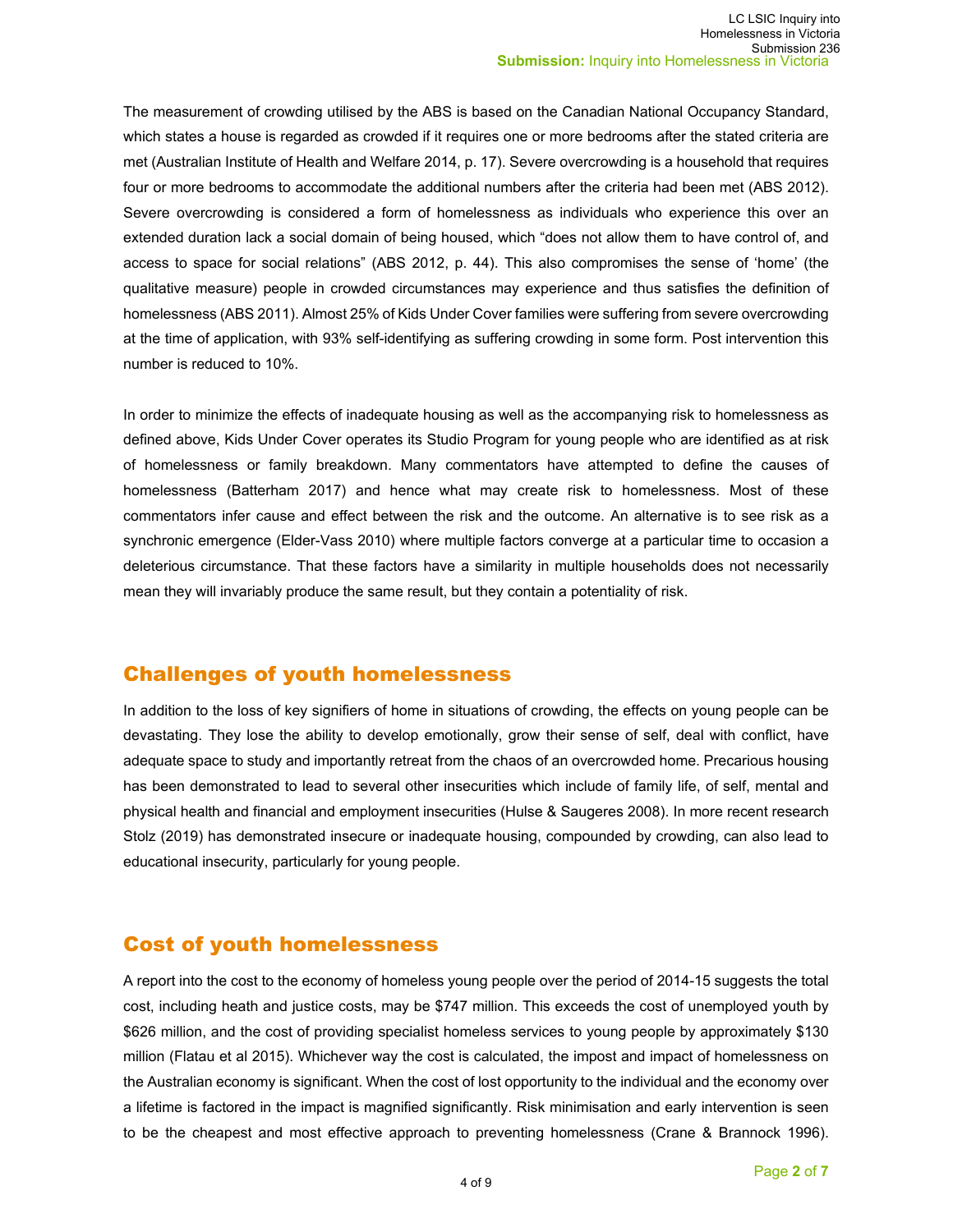Kids Under Cover recognises inadequate or precarious housing may cause risk of homelessness or homelessness, specifically for young people. Provision of culturally adequate accommodation with security of tenure has been shown to alleviate much of this risk over time (Stolz 2019). The Kids Under Cover Studio Program is proven to provide a cost effective, early intervention approach. A Social Return on Investment evaluation found for every dollar invested in this approach \$4.17 is gained in social benefit. This evaluation only looked at the immediate impact and did not consider the opportunity loss produced by the insecurities listed above. In some cases, these insecurities may last a lifetime.

#### Impact of Kids Under Cover

Kids Under Cover is a not-for-profit organisation that has been focused on preventing youth homelessness since it was established in 1989. Kids Under Cover provides one and two-bedroom studios with a bathroom for young people aged between 12 and 25 years deemed to be at risk of homelessness or family breakdown. The reasons given for this risk include crowding/severe overcrowding combined with family conflict, trauma, mental health and disability, resulting in household chaos, instability of tenure, reduced individual development and educational disengagement. Recent research undertaken through a PhD with Swinburne University (Stolz 2019) indicates there are many benefits obtained through the provision of this additional studio space. The studios are installed in the rear yard of the main residence, thus maintaining a continuing connection between the young person and their family/carers. A kitchen is not provided because the program regards the shared meal of the family and the interaction this provides important in maintaining family connection, participation and rituals.

Studios cost between \$58,000-\$70,000, are six-star energy rated and can be relocated up to four times over their lifespan, with the average placement being six years. Studios are provided for use by young people aged 12 to 25 years of age, depending on personal and family need. When the young person no longer requires the studio, another young person from the potentially crowded household may move into the studio, or it can be relocated to another family in need.

Kids Under Cover also provides annual basic needs scholarships for all young people within the household engaged in education, which aim to remove financial barriers to participation in education. While early intervention and prevention are often lauded as the cheapest and most effective means of preventing homelessness, few services attain the social and economic impact that Kids Under Cover programs provide.

Currently Kids Under Cover has 581 studios across Victoria, housing more than 840 young people. 75% of studios are located in regional and rural areas, while 25% are located in metro locations. In 2017/18 Kids Under Cover constructed 55 studios, diverting an additional 78 young people from homelessness. In 2018/19 that number rose to 101 studios and 137 young people. This financial year Kids Under Cover are forecasting to build approximately 120 studios.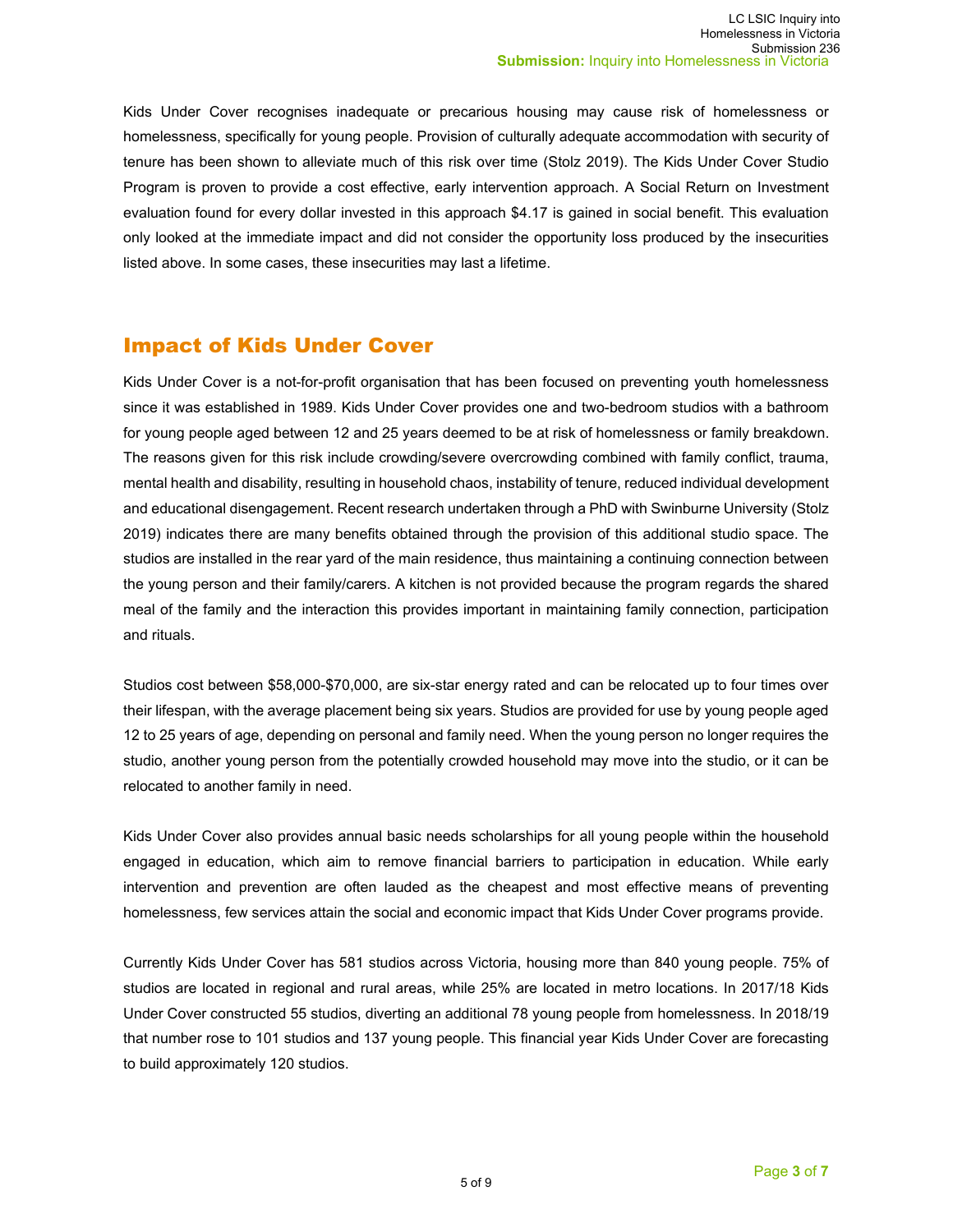Aside from crowding and severe overcrowding, the risk of homelessness for the young people supported by Kids Under Cover's studios was heightened due to a range of contributing factors, including:

- 24% of households have disability present
- 27% of households have mental health issues present
- 16% of households have indigenous household members<sup>1</sup>
- 30% of households have child protection involvement

Recent research has shown provision of this style of accommodation is very effective in ameliorating many of the insecurities associated with inadequate housing (Stolz 2019). The results of the 2019 Kids Under Cover client outcomes survey provided the following insights on this intervention:

- Families self-identified that they experienced crowding prior to the studio reduced from 93% to 10%;
- Daily conflict experienced by families reduced from 55% to 6%;
- 97% of families now report that they get on quite or very well together, increased from 41%;
- Decline in young people being away from the property a lot/fair amount of time reduced from 35% to 6%;
- Decline in incidence of frequent/occasional risk-taking behaviours from 31% to 4%;
- Incidence of young person being usually/always happy increased from 18% to 94%;
- Proportion not going or rarely meeting the required level of educational attendance declined from 22% to 1%;
- Young people doing quite/very well educationally increased from 44% to 89%;
- Optimism about the future for the young person has increased from 43% to 89%.

While forecasting 120 studios to be built this financial year, during this same period Kids Under Cover will receive more than 250 applications for assistance. The inability to meet growing demand is purely funding based. The current funding model constitutes 35% Victorian Government funding, 33% philanthropic funding and 32% individual giving. Critically, while government provides 35% of funding, 60% of Kids Under Cover studios are located on Office of Housing properties. The inadequacy of existing DHHS housing stock size, availability and geographic location has resulted in the majority of Kids Under Cover's studios being located with Office of Housing properties. This intervention is a more cost efficient and nimble response than government demolishing and rebuilding stock, as well as being purpose driven by each household's circumstance. This solution also provides the ability to reassess if a family vacates a property, with the ability to relocate the asset or work with local housing officers to place a new family that meets suitable criteria for this program. The benefits of Kids Under Cover's studio program include:

- Removal of families and/or families from the housing waiting list
- Prevention of families and/or young people entering the housing waiting list
- Keeps young people housed in their local area retaining connection to community and education

<sup>1</sup> Aboriginal and Torres Strait Islander people are over-represented in the measures of homelessness established by the ABS (ABS 2012).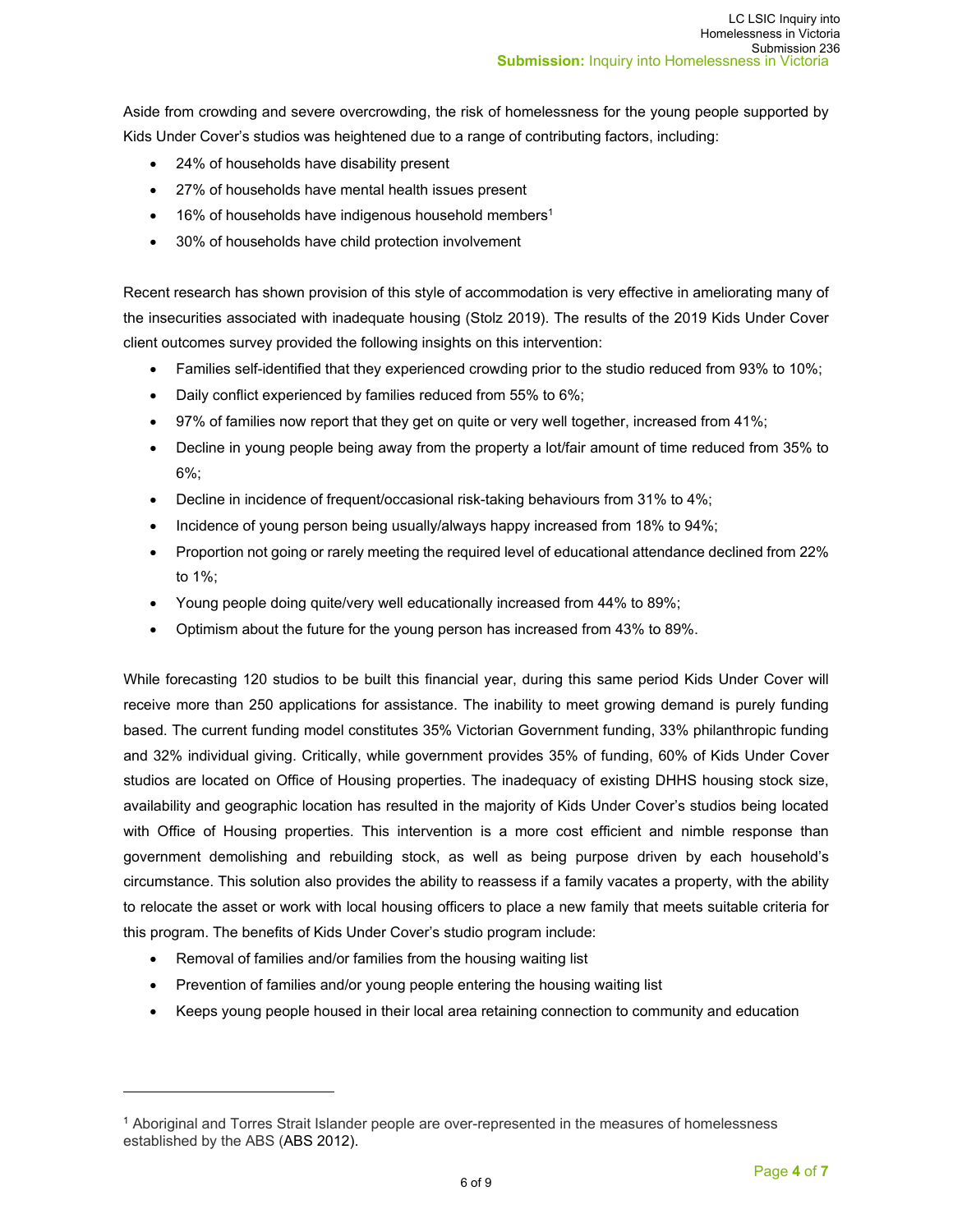# Innovation in youth homelessness prevention

#### **Short Stay Studio Program**

There is currently a major shortage of safe, inclusive and family-based emergency/short-term accommodation for young people in Victoria. There are less than 200 crisis accommodation beds available per night for young people and the turn-away rate across Victoria at an unacceptable level. Within metro Melbourne, 66% of young people presenting at a Melbourne City Mission crisis accommodation service are unable to be housed. In regional areas, young people seeking crisis accommodation are placed on trains into the city to try and find respite. This removes them from their known local environment and community connections while also disrupting their education.

Due to this shortage, case workers are often forced to place vulnerable young people in residential care. If this option is not available young people are placed in unsafe and inappropriate environments such as motels, backpacker hostels and in extreme cases, admitted to hospital even though they do not present with any medical conditions. This intensifies an incredibly stressful time for a young person who is already facing overwhelming challenges and may not have the capacity to cope in these unsuitable living environments, even for a short time.

One of the reasons for Victoria's lack of emergency/short-term accommodation for young people under 18 years is the shortage of foster carers compared to the demand for placements. This is due to a number of factors, including perceived lack of space in a potential foster carers home and people feeling unprepared for the challenges that may come with being a foster parent. To help bridge this gap, Kids Under Cover has developed an innovative and unique family-based accommodation solution for young people living in Out of Home Care (OOHC) and/or experiencing homelessness in Victoria. Young people aged 12 to 18 years can be placed in a Kids Under Cover studio (one-bedroom with bathroom) in the backyard of a foster carer's home, with a focus on short-term placements ranging from one night up to six months.

Studios are fitted out with furniture, soft furnishings and kitchenette appliances to create a calming, welcoming environment that provides the feeling of semi-independence for the young person. Carers are recruited, trained, accredited, managed and compensated as foster carers through a partner Foster Care Community Service Organisation (FCCSO); young people are managed by their OOHC or housing case worker at the FCCSO and Kids Under Cover fund and manage studio installation, ongoing maintenance and eventual relocation.

This program seeks to stabiles the young person and prevent/reduce trauma that is often occurs due to inappropriate housing options during a crisis period, providing both the case worker and the young person some breathing space during crisis periods, while allowing the case worker to identify the most suitable longterm placement for the young person based on what best meets their needs.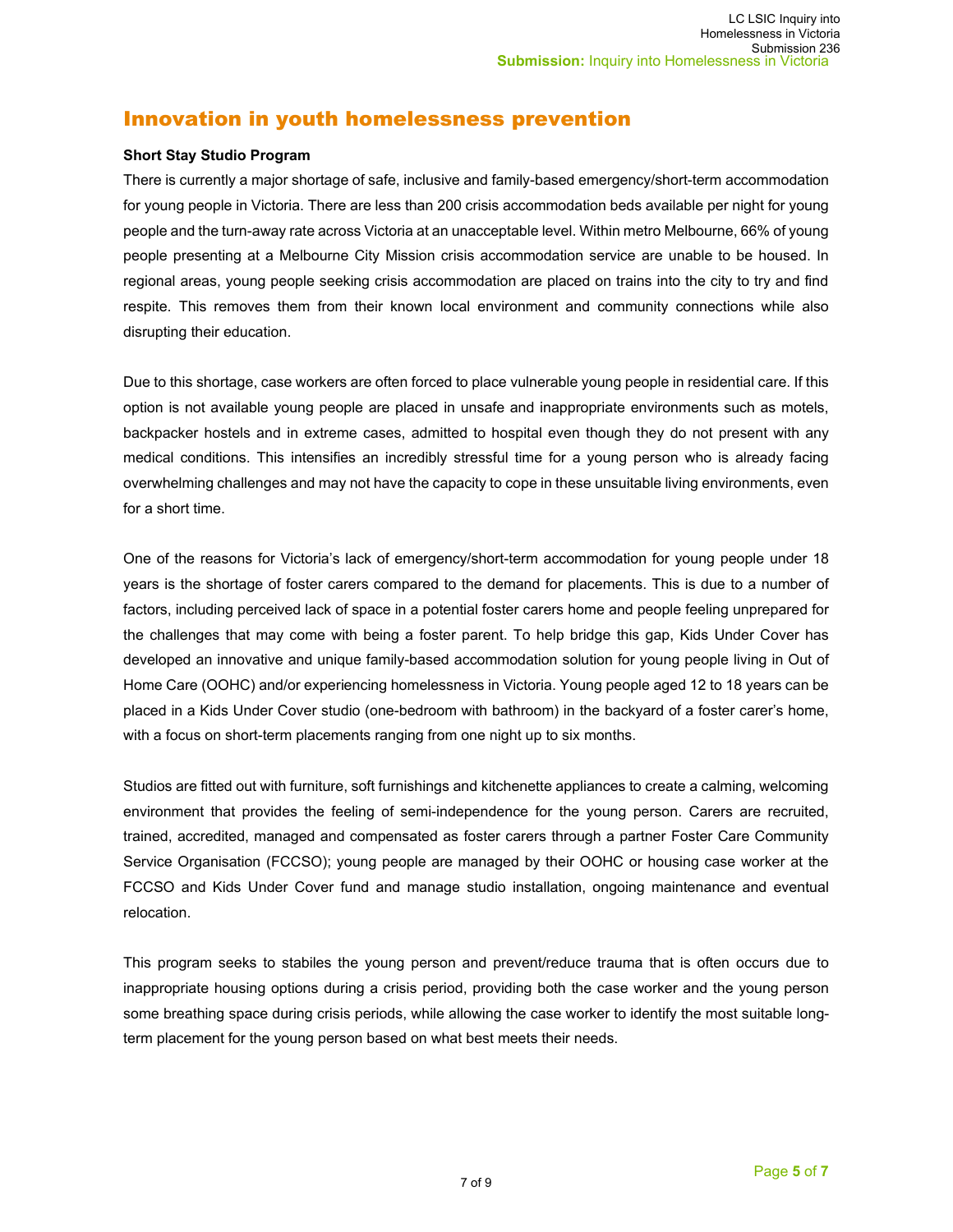#### **Village 21**

One of the highest risk pathways into homelessness is for those leaving state care at the age of 18 and moving into independent living, with 39% of young people experiencing homelessness within a year of leaving OOHC (The Home Stretch 2019). Trials though the Homestretch campaign have been initiated to ascertain if an extension to 21 years of age for young people in care will enable for a better transition to independent living. At present the transition to independent living for young people in state care retains a high degree of risk, particularly for homelessness. Kids Under Cover, in partnership with Anglicare Victoria, have initiated a model to lessen the risk of homelessness in this cohort of young people (aged 18-21) by providing small village-style accommodation. This is complemented by support to develop independent living skills, including household skills such as cooking, cleaning and laundering, and social and employment skills to support transition to employment and full independent living. Young people will leave Village 21 ready and well equipped for successful independent living. This program will have significant social and financial benefit for the young people and the general community.

Extending the age for young people in care to 21 and models like Village 21, will reduce the flow of state care young people into homelessness. This will provide significant economic benefit for far less investment compared to finding solutions for young people who are already experiencing homelessness. Early intervention based on sound evidence and research, particularly regarding young people who make up 39% of the homeless population, will be fiscally conservative and socially productive.

# Recommendations to Government

- Recognition of early intervention and prevention as being key to ending youth homelessness, combined with increased funding of prevention programs and services.
- A separate Victorian Government strategy to be developed for youth housing and youth homelessness as they are a distinct cohort with their own needs and challenges.
- Investment in appropriate emergency/short-term accommodation for young people
- The permanent extension of leaving care age from 18 to 21 years old to enable a more successful transition to independent living for young people.